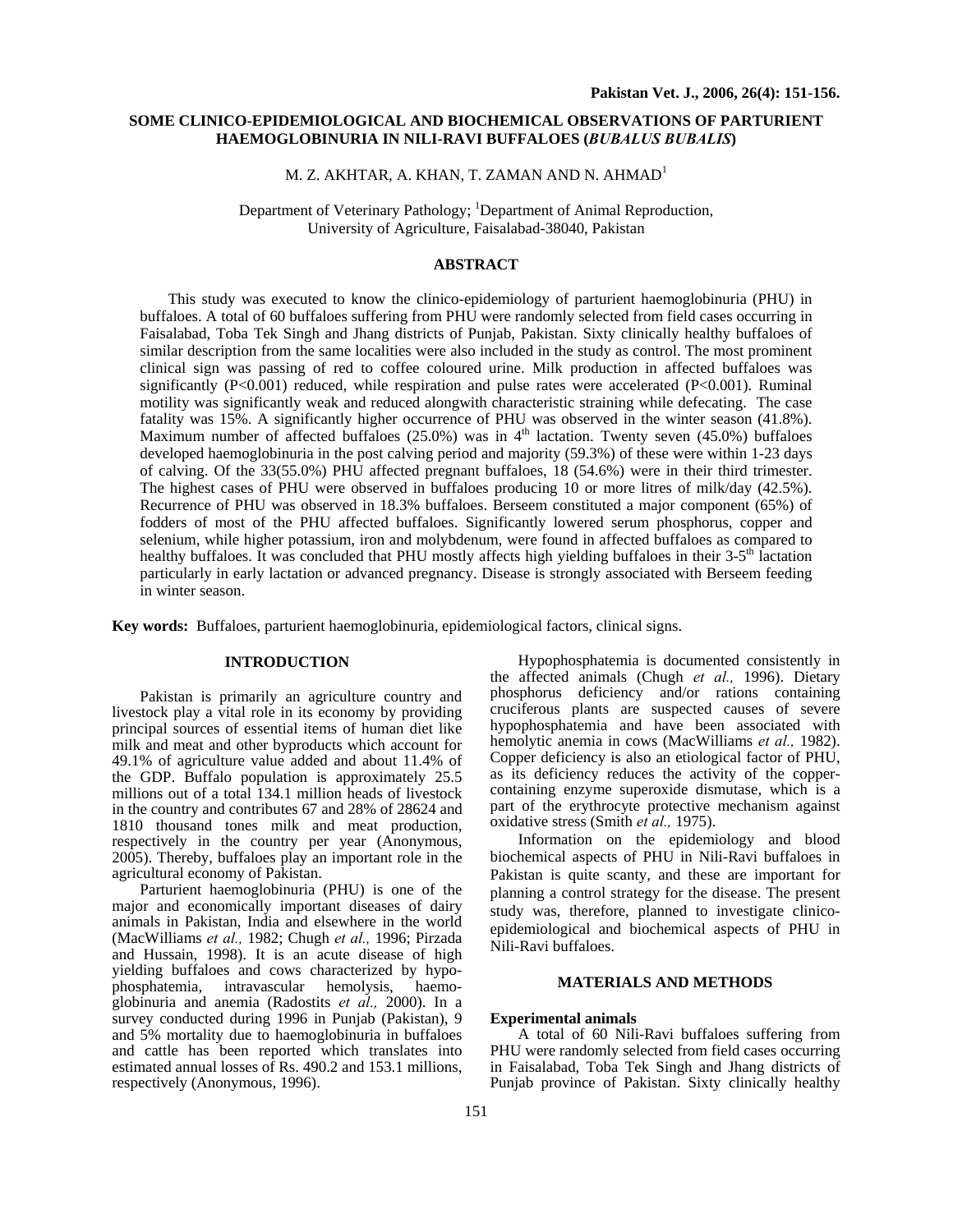buffaloes of similar description from the same localities were also included in the study as control. The disease was diagnosed clinically based on specific signs such as haemoglobinuria and characteristic straining while defecating in lactating or pregnant buffaloes (Digraskar *et al.,* 1991). Other clinical signs were recorded and the possibility of other diseases causing a reddish discoloration of urine like babesiosis, leptospirosis and bacillary haemoglobinuria was ruled out through laboratory tests.

## **Epidemiological data**

Epidemiological observations in relation to season, parity, stage of lactation, stage of pregnancy, milk yield, recurrence of disease and type of fodders fed were recorded in all the PHU affected buffaloes. Year was divided into four seasons i.e., winter (November to February), spring (March to April), summer (May to August) and autumn (September to October). PHU affected buffaloes were divided into 6 groups i.e. 1-6 on the basis of their parities. Stage of lactation was divided into 1-23, 24-60 and 61-270 days post calving. Stage of pregnancy/gestation was divided into first (1-3 months), second (>3-6 months) and third (>6 months till parturition) trimester. To calculate relationship of milk production (litres/day) with PHU, affected lactating buffaloes were categorized into low  $(<5)$ , medium  $(5-9)$ and high  $(\geq 10)$  producing.

#### **Biochemical studies**

Blood samples were collected from the jugular vein of each animal without anticoagulant. Serum was separated and stored in aliquots at  $-20$  °C until analysis for various minerals. All serum samples were prepared by wet digestion following the procedure of Richards (1968). Briefly, 0.5 ml serum sample was digested with 10 ml concentrated nitric acid in a 100 ml digestion flask first at low temperature for about 15-20 minutes till the contents were clear and then with 5 ml perchloric acid for 15 minutes. The solution in the flask was heated vigorously until 2-3 ml colorless material was left. After cooling, the contents were diluted up to 20 ml with redistilled water in a volumetric flask and preserved for the analysis of minerals.

Calcium, copper, iron, molybdenum and selenium were determined by using an atomic absorption spectrophotometer (Varian Spectr AA-5) and the analysis for phosphorus was done with the help of spectrophotometer (Philip Model 1100). Potassium levels were determined with flame photometer (Jenway PFP-7).

## **Data analysis**

The data thus collected were analyzed by using analysis of variance and Chi-square test using Minitab computer programme (Anonymous, 2003). Pearson correlation was calculated in between various clinical signs of the disease.

# **RESULTS**

#### **Clinical signs**

The colour of urine in haemoglobinuric buffaloes ranged from red (28%), dark red (20%) to coffee colored (52%) depending upon the severity and duration of illness, the difference was significant  $(\chi^2 =$ 7.006, df  $=2$ ,  $P = 0.05$ ). Other symptoms included dullness, anemia and dehydration. Milk production in affected buffaloes before disease  $(7.54 \pm 3.40)$  litres /day) was significantly (P<0.001) higher than the milk production after disease  $(4.50 \pm 2.68)$  litres/day). The body temperature was within normal range. Respiration and pulse rates were significantly (P<0.001) accelerated, whereas ruminal motility was significantly weak and reduced (Table 1).

|  | Table 1: Comparison of clinical parameters |
|--|--------------------------------------------|
|  | $mean \pm SD$ in healthy and PHU           |
|  | affected buffaloes ( $n = 60$ each)        |

| $\mu = 00 \text{ cm}$            |                         |                         |  |  |
|----------------------------------|-------------------------|-------------------------|--|--|
| <b>Parameters</b>                | <b>Healthy</b>          | <b>PHU</b> affected     |  |  |
| Rectal temperature $(^{\circ}F)$ | 100.51                  | 101.14                  |  |  |
|                                  | $\pm 1.00^{\circ}$      | $\pm 1.39^{\rm a}$      |  |  |
| Pulse rate (per minute)          | 54.75                   | 72.97                   |  |  |
|                                  | ± 3.78 <sup>a</sup>     | $\pm$ 9.90 <sup>b</sup> |  |  |
| Respiration rate (per            | 14.65                   | 21.58                   |  |  |
| minute)                          | $\pm 1.93$ <sup>a</sup> | $± 4.27^b$              |  |  |
| Ruminal motility                 | 3.60                    | 2.32                    |  |  |
| (per 2 minutes)                  | $\pm 0.50^{\rm a}$      | $\pm 0.99^{\rm b}$      |  |  |

Values with different superscripts in a row differ significantly (P<0.001).

In the advanced stage of the disease, anorexia was well marked, accompanied with ruminal stasis and severe straining while defecating. However, some animals continued eating normally for the first day after passing of discoloured urine and showed loss of appetite subsequently. The feces were normal to hard or sometimes even loose in consistency. Dyspnoea, tachycardia, and icterus in 5% cases were observed. The duration of the disease varied from 3-9 days and the case fatality was 15%.

In healthy buffaloes, no correlation between various clinical signs was observed. However, in PHU affected buffaloes, body temperature and respiration rate showed positive correlation with pulse  $(r = 0.340;$  $P = 0.008$ ;  $r = 0.469$ ;  $P = 0.000$ , respectively) and body temperature also showed negative correlation with ruminal motility ( $r = -0.260$ ;  $P = 0.045$ ; Fig. 1).

## **Epidemiology**

The highest occurrence of PHU was observed in winter season (41.7%), followed by summer (28.3%), spring (23.3%) and autumn (6.7%), the difference in the occurrence of PHU between seasons was significant (Fig. 2). Maximum number of affected buffaloes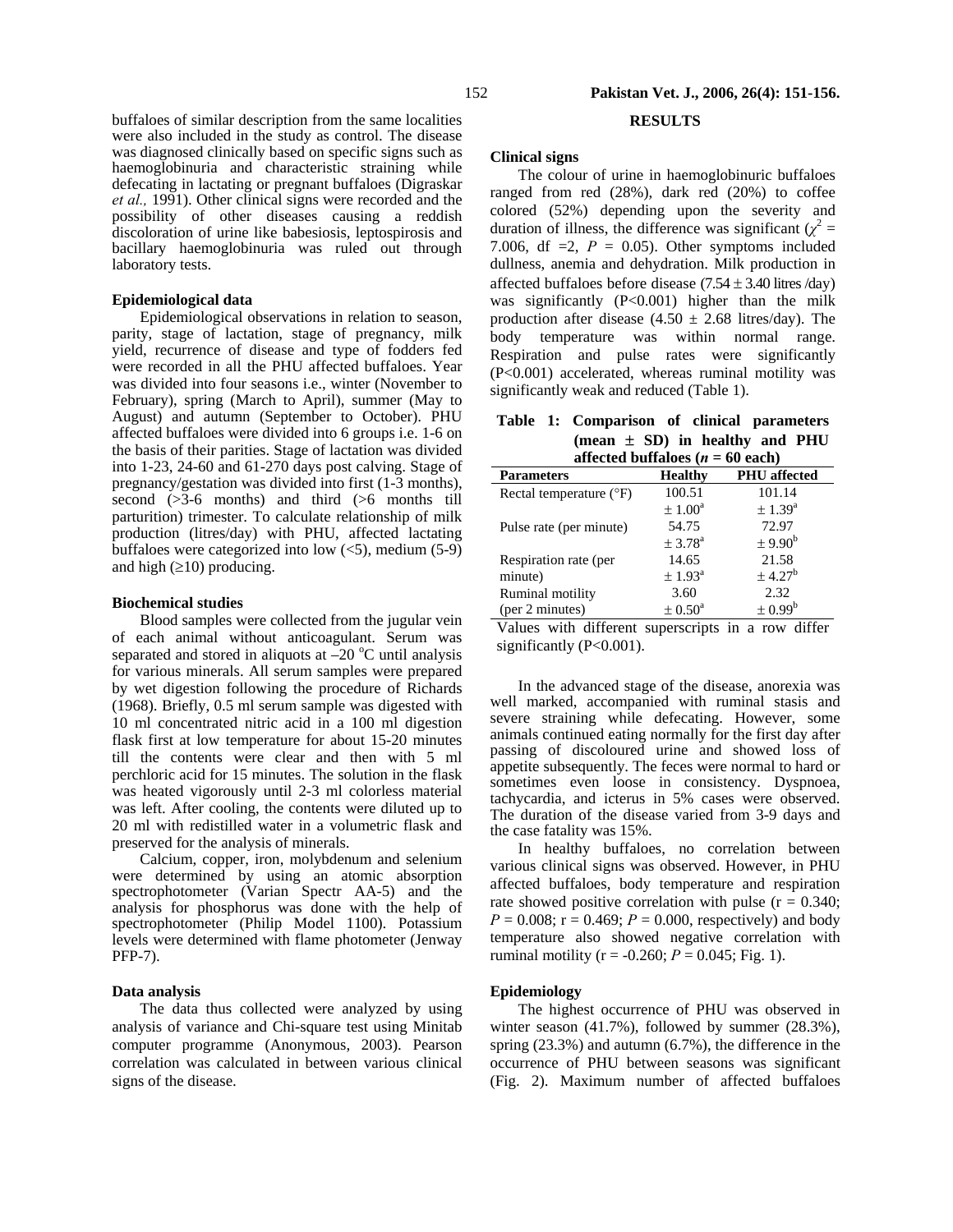(25.0%) were in  $4<sup>th</sup>$  lactation, followed by  $3<sup>rd</sup>$  (23.3%),  $5^{th}$  (16.7%),  $2^{nd}$  (15.0%),  $6^{th}$  and above (8; 13.3%) and first lactation (6.7%). Chi-Square analysis revealed non-significant  $(\chi^2$  value = 7.112, df = 5*, P*-value = 0.212) difference in the occurrence of the disease between parities.

Twenty seven (45.0%) buffaloes developed haemoglobinuria in the post calving period and majority (59.3%) of these were within 1-23 days of calving, followed by 61-270 days (29.6%) and 24-60 days of calving (11.1%). Data analysis revealed significant ( $\chi^2$  value = 7.104, df = 2, *P*-value = 0.029) difference in occurrence of haemoglobinuria between various stages of lactation. Of the 33 (55.0%) PHU affected pregnant buffaloes, 18(54.6%) were in their third trimester of pregnancy, followed by second (24.2%) and first trimester (21.2%). Data analysis revealed non-significant difference in the occurrence of the disease between various stages of pregnancy.



**Pulse Resp Ruminal Motility**

**Fig. 1: Correlation of body temperature and pulse rate in healthy (Temp-1) and haemoglobinuria buffaloes (Temp-2: Pulse rate-2) with pulse, respiration and ruminal motility rates.** 



**Fig. 2: Seasonal occurrence of parturient haemoglobinuria in buffaloes (n = 60). Data analysis by Chi-square revealed significant difference among seasons (***χ***2 value = 12.530, df = 3, P-value = 0.006).** 

# 153 **Pakistan Vet. J., 2006, 26(4): 151-156.**

Forty (66.7%) PHU affected buffaloes (lactating and pregnant as well) were analyzed in terms of milk yield. The highest occurrence of PHU was observed in buffaloes producing 10 or more litres of milk/day (42.5%), followed by buffaloes producing 5-9 litres (37.5%) and less than 5 litres (20.0%). Chi-square analysis revealed non-significant difference in the occurrence of haemoglobinuria between various lactation.

Eleven (18.3%) buffaloes were repeat affectees i.e., they had suffered from PHU during one of the previous lactations/gestations or during the same lactation/gestation. Among these, 5(8.3%) and 6(10.0%) buffaloes had suffered once and twice earlier, respectively.

Berseem (*Trifolium alexandrinum*) constituted the component of fodders of most of the PHU cases  $(n =$ 39; 65%). Other fodders offered to the diseased buffaloes included maize (*Zea mays*), sorghum (*Sorghum vulgare*), sugarcane (*Saccharam officinarum*), wheat straw (*Triticum aestivum*), lucerne (*Medicago sativa*) and sarson (*Brassica compestris*). In addition, 2-5 kg of concentrate (cottonseed cake) per day was also fed to 15(25%) affected buffaloes.

#### **Biochemical parameters**

Serum phosphorus, copper and selenium were significantly (P<0.001) lower, whereas potassium, iron and molybdenum  $(P<0.001)$  were higher in buffaloes suffering from PHU than healthy buffaloes. Calcium concentration did not vary between two groups (Fig. 3).

#### **DISCUSSION**

#### **Clinical signs**

The most prominent clinical sign in all the PHU affected buffaloes in the present study was passing of red to coffee colored urine depending upon the severity and stage of the disease. Other symptoms observed were dullness, anemia, dehydration and significantly reduced milk production. Similar findings have also been reported earlier in PHU affected buffaloes (Nagpal *et al.,* 1968) and cows (Stockdale *et al.,* 2005). Red or coffee coloured urine and anemia have been attributed to acute intravascular hemolysis (Dhillon *et al.,* 1972). Respiration and pulse rates were significantly accelerated, while ruminal motility was significantly weak and reduced in PHU affected buffaloes, as has also been reported previously (Dhillon *et al.,* 1972; Raz *et al.,* 1988). In the advanced stage of the disease, the

PHU affected buffaloes showed marked anorexia that was accompanied with ruminal stasis and severe straining while defecation. However, some PHU affected buffaloes continued eating normally for the first day after passing discolored urine and showed loss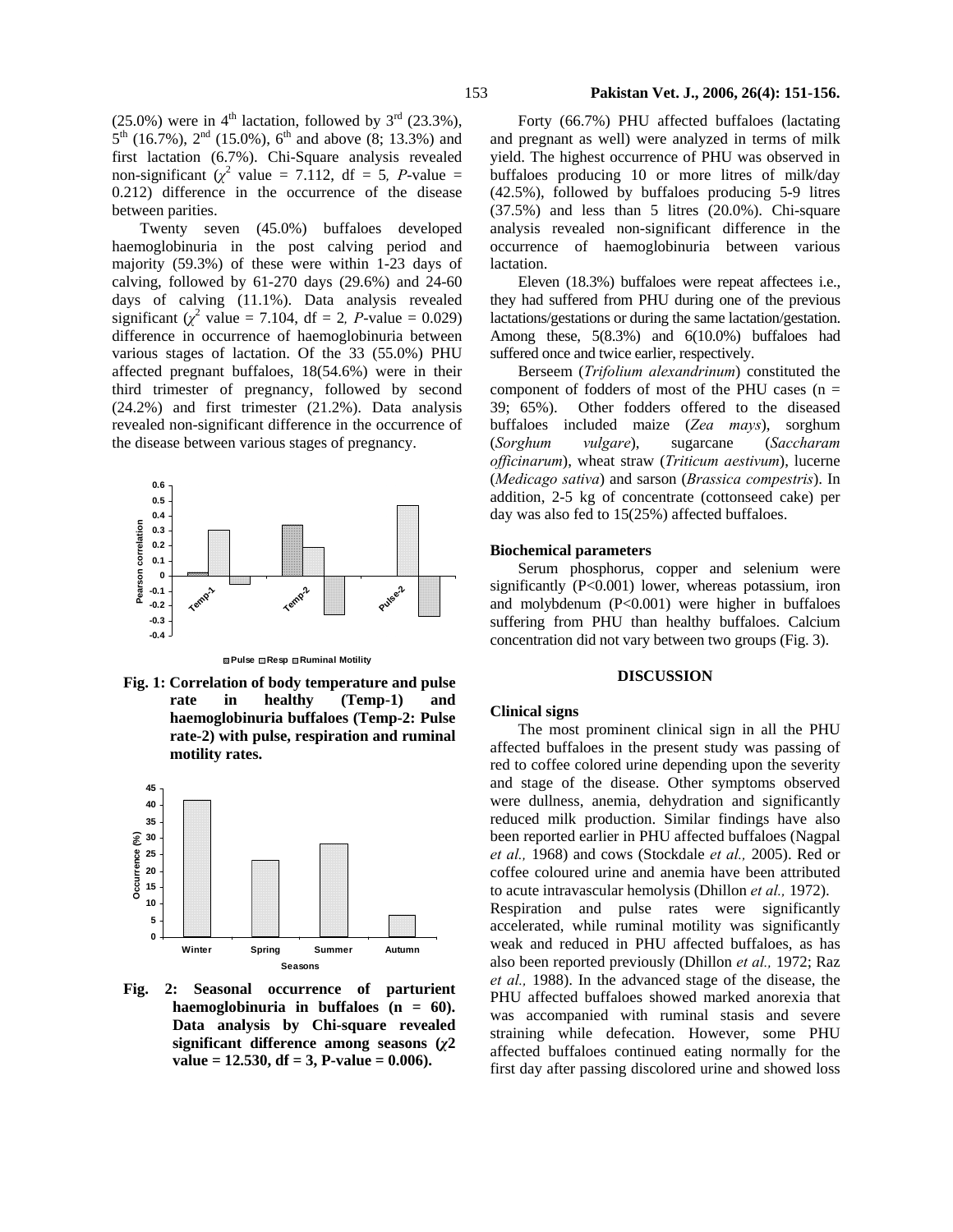of appetite subsequently. The feces were normal to hard or even loose in consistency. Unthriftiness, tachycardia and dyspnoea observed in the present study could be due to cardiovascular compensatory mechanisms. According to Digraskar *et al.* (1991), excessive formation of haemosiderin and its deposition in the gastro-intestinal mucosae in PHU affected buffaloes could be responsible for gastro-intestinal disturbances like ruminal stasis, constipation and straining. Deaths in fatal cases could be due to anemic anoxia caused by excessive hemoloysis (Radostits *et al.,* 2000).



**Fig. 3: In part A: Selenium (µg/dL), phosphorus (mg/dL) and potassium (m mol/L) and in part B copper, iron and molybdenum (µg/dL) showed significant variations in serum of healthy and PHU affected buffaloes**.

## **Epidemiology**

In the present study, a preponderance (41.67%) of PHU cases occurred during the winter months. With respect to the seasonal occurrence of the disease, the results of the present study varied from those reported in India (Chugh *et al.,* 1996), where maximum occurrence was found in September (25.19%), followed by July (14.5%), December (9.93%), November and May (8.40%), October (7.70%), June (7.60%), January and August (6.10%), April (4.58%) and February and March (0.77%). Another study in the same country revealed the highest occurrence of haemoglobinuria in buffaloes during February to May (Anonymous, 1985). As reported from Punjab, Pakistan (Cheema *et al.,*  1980), the disease was prevalent round the year but more cases occurred from July to September, although from the same locality, two seasonal peaks (22.98 and 37.84% in January-February and July-August, respectively) have also been reported (Lateef, 1981). Muhammad *et al*. (2000) reported that a preponderance (68.96%) of PHU cases occurred during the winter months in Punjab (Pakistan) and concluded that the peak incidence of the disease varied from area to area and also from year to year in the same area.

In the present study, more frequency of PHU was observed in  $3<sup>rd</sup>$  and  $4<sup>th</sup>$  lactations, within 1-23 days postpartum and in high milk yielding buffaloes. Possible explanation for more occurrence of PHU in these stages could be that buffaloes are usually in peak milk production in their  $3<sup>rd</sup>$  and  $4<sup>th</sup>$  lactations which causes heavy stress on mineral imbalance and also drainage of nutrients from the body especially phosphorus through milk (Dhillon *et al.,* 1972). As observed previously (Raz *et al.,* 1988; Chugh *et al.,*  1996), majority of the buffaloes developed haemoglobinuria in the advanced stage of pregnancy (last trimester). This could be due to the lack of provision of additional requirement of the nutrients for the developing fetus in the last trimester of pregnancy (Chugh *et al.,* 1996).

In the present study, 18.3% buffaloes were repeat affectees. Among these, 8.3 and 10.0% buffaloes had suffered once and twice earlier, respectively. Chugh *et al.* (1996) reported that out of 51 affected buffaloes, 14 (27.45%) had suffered from haemoglobinuria earlier also. Among these, 12 buffaloes had suffered once earlier, while one had suffered twice and another one thrice earlier. Recurrence could be due to some genetic predisposition in respect of low glucose-6-phosphate dehydrogenase activity in erythrocytes of haemoglobinuric buffaloes (Singari *et al.,* 1991). Once this relationship is categorically confirmed, subsequently it might be worthwhile to eliminate such animals from further breeding programmes for the eradication of the disease.

Berseem (*Trifolium alexandrinum*) constituted a component of the ration of 65.0% PHU cases in the present study. By virtue of its haemolytic saponin contents and low phosphorus contents, this fodder might predispose the animals to haemoglobinuria (Abdel-Latif and Awad, 1964). Dhillon *et al.* (1972) have contended that soils in Punjab (India) contained a high molybdenum contents. The fodders, in particular berseem, grown on such soils carried very high molybdenum contents. The excess of this element reduces the phosphorus contents of the body by interfering with its absorption from the gastro-intestinal tract and also by increasing its elimination through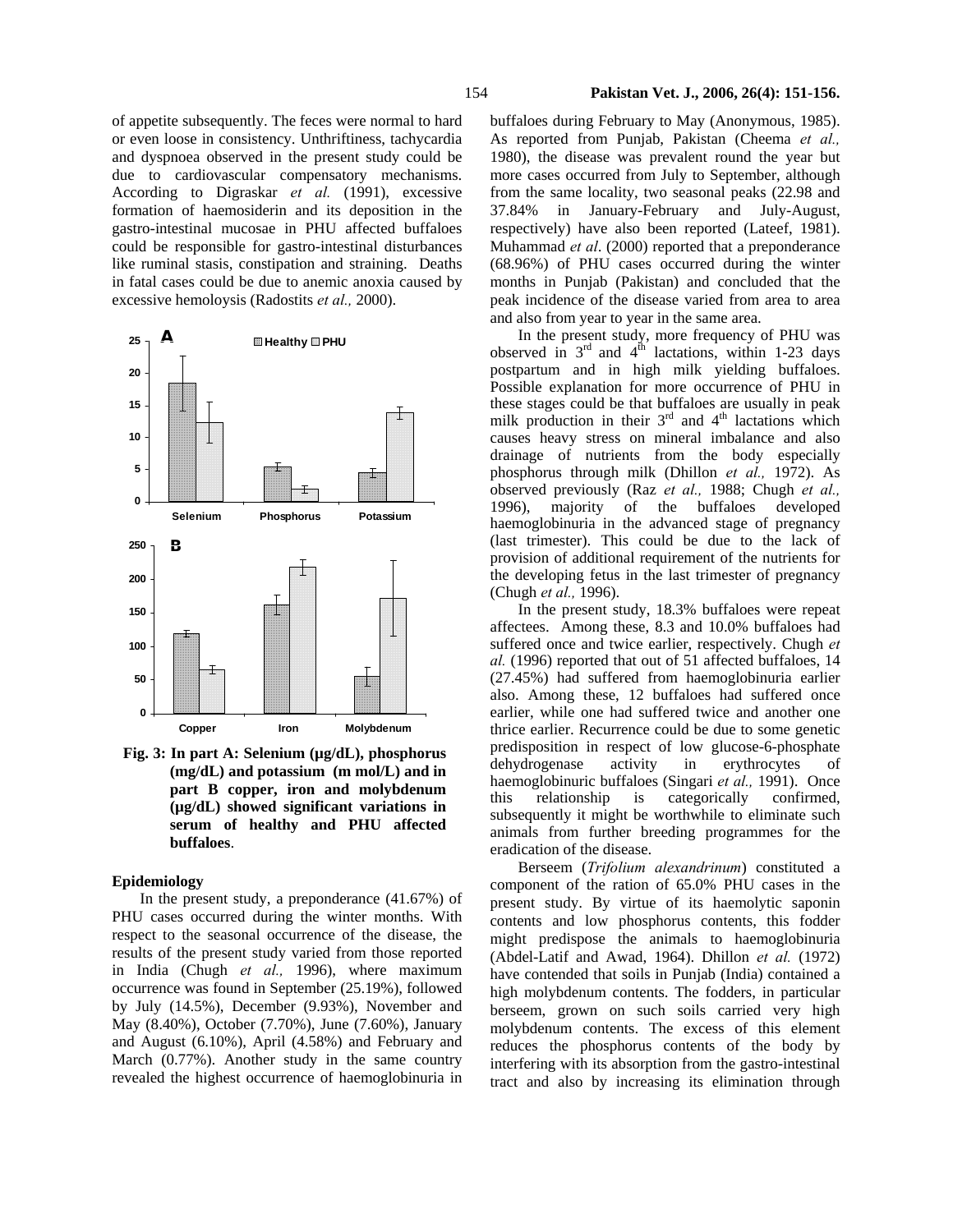urine. The excessive feeding of berseem between November and February in Punjab, Pakistan might account for the disproportionately higher occurrence of PHU cases observed during these months in the present study.

#### **Biochemical parameters**

Significantly decreased serum phosphorus in PHU affected buffaloes observed in the present study has also been reported (Samad *et al.,* 1979; Kurundkar *et al.,* 1981). Heavy drainage of phosphorus through milk particularly in high milk producing animals leads to hypophosphatemia (Bhikane *et al.,* 1995). Moreover, high calcium:phosphorus ratio results in decreased phosphorus absorption from intestinal tract and ultimately leads to hypophosphatemia (Benjamin, 1978). Phosphorus deficient soils are common in dry tropical countries like Pakistan. Although many soils are naturally deficient in phosphorus, heavy leaching by rain and constant crop removal also contribute to the phosphorus deficiency in soil. The fodders grown on such soils are consequently low in phosphorus contents and thereby prolonged feeding on such fodders can lead to hypophosphatemia (Radostits *et al.,* 2000; Smith, 2000).

Serum molybdenum and copper were significantly high and low, respectively in PHU affected buffaloes. Significantly decreased copper could be attributed to a three-way interaction between copper, molybdenum and sulfur. This interaction can occur with concentrations of molybdenum and sulfur (Suttle, 1991) that are naturally present in feedstuffs and are involved in the formation of thiomolybdates in the rumen (Spears, 2003). Sulfides are produced by the rumen microorganisms via reduction of sulphate and also degradation of sulfur amino acids. These sulfides react with molybdate to form thiomolybdates which bind with copper and form a highly insoluble complex that does not release copper even under acidic conditions and renders it unavailable to the animal for utilization and results in copper deficiency (Allen and Gawthorne, 1987).

## **REFERENCES**

- Abdel-Latif, K. and F. I. Awad, 1964. Haemoglobinuria of buffaloes associated with the excessive feeding of *Trifolium alexandrinum* (Berseem). J. Vet. Sci., 1: 69-74.
- Allen, J. D. and J. W. Gawthorne, 1987. Involvement of the solid phase of rumen digesta in the interaction between copper, molybdenum and sulphur in sheep. Br. J. Nutr., 58: 265-276.
- Anonymous, 1985. Final report of Indian Council of Agricultural Research, Finance Research Scheme on "To investigate the prevalence, etiology, pathogenesis and treatment of haemoglobinuria in

 buffaloes". Dept. Vet. Med., College Vet. Anim. Sci., Maharathwada Agri. Univ., Parbhani, India, pp: 431-432.

- Anonymous, 1996. Epidemiology Survey, Punjab. Economic Analysis and Survey Planning. Directorate of Planning and Evaluation, Department of Livestock and Dairy Development, Ministry of Livestock and Dairy Development, Government of the Punjab, Lahore, Pakistan.
- Anonymous, 2003. Minitab Statistical Software, Minitab Release 14.10. Minitab Inc, USA.
- Anonymous, 2005. Economic Survey of Pakistan. Finance Division, Economic Advisor's Wing, Government of Pakistan, Islamabad.
- Benjamin, M. M., 1978. Outline of Veterinary Clinical Pathology, 3<sup>rd</sup> Ed., Iowa State Univ. Press, Ames, Iowa, USA.
- Bhikane, A. U., M. S. Ali, B. W. Narladkar and S. B. Kawitkar, 1995. Post parturient haemoglobinuria in a crossbred cow and its treatment. Indian Vet. J.*,*  72: 734-736.
- Cheema, R. A., G. R. Ijaz, N. I. Chaudhry and M. Ashfaque, 1980. Studies on epizootiology of parturient haemoglobinuria in a part of Punjab province. J. Anim. Sci. Pak., 2: 11-16.
- Chugh, S. K., M. M. Mata and K. S. Malik, 1996. Epidemiological observations on post-parturient haemoglobinuria in buffaloes. Indian J. Anim. Sci., 66: 1123-1125.
- Dhillon, K. S., J. Singh and R. Bajwa, 1972. Treatment of haemoglobinuria due to molybdenum induced phosphorus deficiency in buffaloes. Indian J. Anim. Sci., 42: 996-998.
- Digraskar, S., B. Singh and B. B. Deshpande, 1991. Epidemiology and clinico-pathology of haemoglobinuria in buffalo (*Bubalus bubalis*). Livestock Advisor*,* 16: 32-38.
- Kurundkar, V. D., B. D. Deshpande, B. Singh and L. G. Anantwar, 1981. Biochemical and pathological changes in clinical cases of haemoglobinuria in buffaloes. Indian J. Anim. Sci., 51: 35-38.
- Lateef, M. A., 1981. Parturient haemoglobinuria in buffaloes. Pakistan Vet. J.*,* 1: 85-87.
- MacWilliams, P. S., G. P. Searcy and J. E. C. Bellamy, 1982. Postparturient haemoglobinuria: a review of the literature. Canadian Vet. J.*,* 23: 309-312.
- Muhammad, G., A. Nazir, M. Z. Khan, M. Sarwar and M. Zubair, 2000. Some epidemiological features of bovine parturient haemoglobinuria in Punjab province of Pakistan. Indian J. Dairy Sci., 53: 216- 221.
- Nagpal, M., O. P. Gautam and R. L. Gulati, 1968. Haemoglobinuria in buffaloes. Indian Vet. J., 45: 1048-1059.